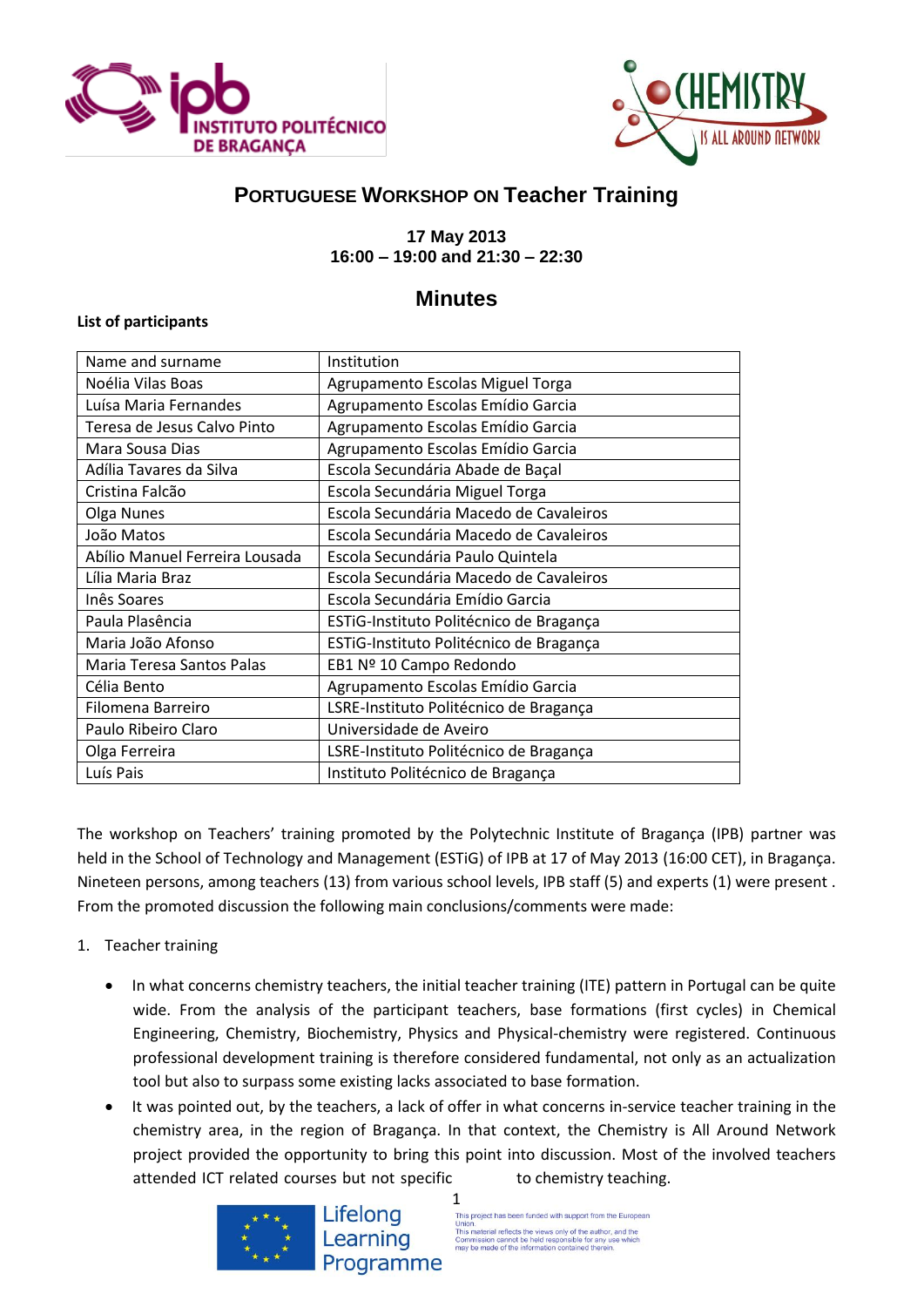



- Several topics for in-service training actions were focused. Among them, technological subjects such as "Environmental chemistry", "Food chemistry", "Polymer technology" and "Cosmetic chemistry" were referred. "Analytical chemistry", particularly, the use of analytical equipment, was also mentioned. Moreover "Chemical sensors", "Nuclear chemistry" and "Green and sustainable chemistry" were pointed out as pertinent topics.
- A special emphasis was put on the use of ICT resources and the way they can be connected to experimental activities in the laboratory. It was found interesting to develop orientated guides to support the use of ICT resources, either as an introduction to the experimental activity or as a tool to consolidate knowledge. More, it was found important to offer training focusing this duality ICTexperimental activity.
- In-service training was found essential to promote teacher's actualization. This was found even more important in the region of Bragança where the opportunities for specialized training, focusing both in fundamental and technological chemistry areas, are reported as scarce. In that context, the IPB project team will promote the organization of in-service chemistry teacher training in cooperation with the training institution "Centro de Formação da Associação de Escolas Bragança Norte", starting with the organization of the 15 hours course entitled "Instrumental Methods of Analysis", during September 2013.
- 2. The use of ICT resources in teaching and portal resources analysis
	- An overview of the portal was made to the participants putting in evidence the updates, mainly in what concerns papers and publications on the thematic "Teachers' training". An explanation of the forms to be filled was done, as well as, a remembering of deadlines.
	- Teachers participating in the workshop reported that they use very often ICT resources to support their teaching activities. Among the cited resources the most used are: A Química das coisas [\(http://www.aquimicadascoisas.org/\)](http://www.aquimicadascoisas.org/), Casa das Ciências [\(http://www.casadasciencias.org/\)](http://www.casadasciencias.org/), Ptable [\(http://www.ptable.com/\)](http://www.ptable.com/) and Phet [\(http://phet.colorado.edu/pt/simulations/category/chemistry\)](http://phet.colorado.edu/pt/simulations/category/chemistry).
	- ICT resources are found useful to support the explanation of concepts that are difficult to be visualized by students. The following examples have been cited: (1) concepts that involve microscopic level and (2) experiments that are impossible to perform in the laboratory (e.g. nuclear reactions). Moreover, simulations that are interactive, enabling students to test different variables/hypothesis were pointed out as the most effective.
	- An example of good practices using simulations in an educational context was given: a class focusing acid-base titrations could be planned to start with the experimental activity followed by the computational simulation to visualize the microscopic level (ionic hypothesis) and to test the effect of changing variables (titrant volume, concentration etc.).
	- Concerning the "Chemistry is All Around" Portal, teachers recommended a reorganization of the topic "Teaching resources" in order to add more categories to the field "Type of product".
- 3. Other
	- The project "A Química das coisas The Chemistry of things" was presented by Professor Paulo Ribeiro Claro (one of our scientific experts) to the teachers. He reported a growing use of this